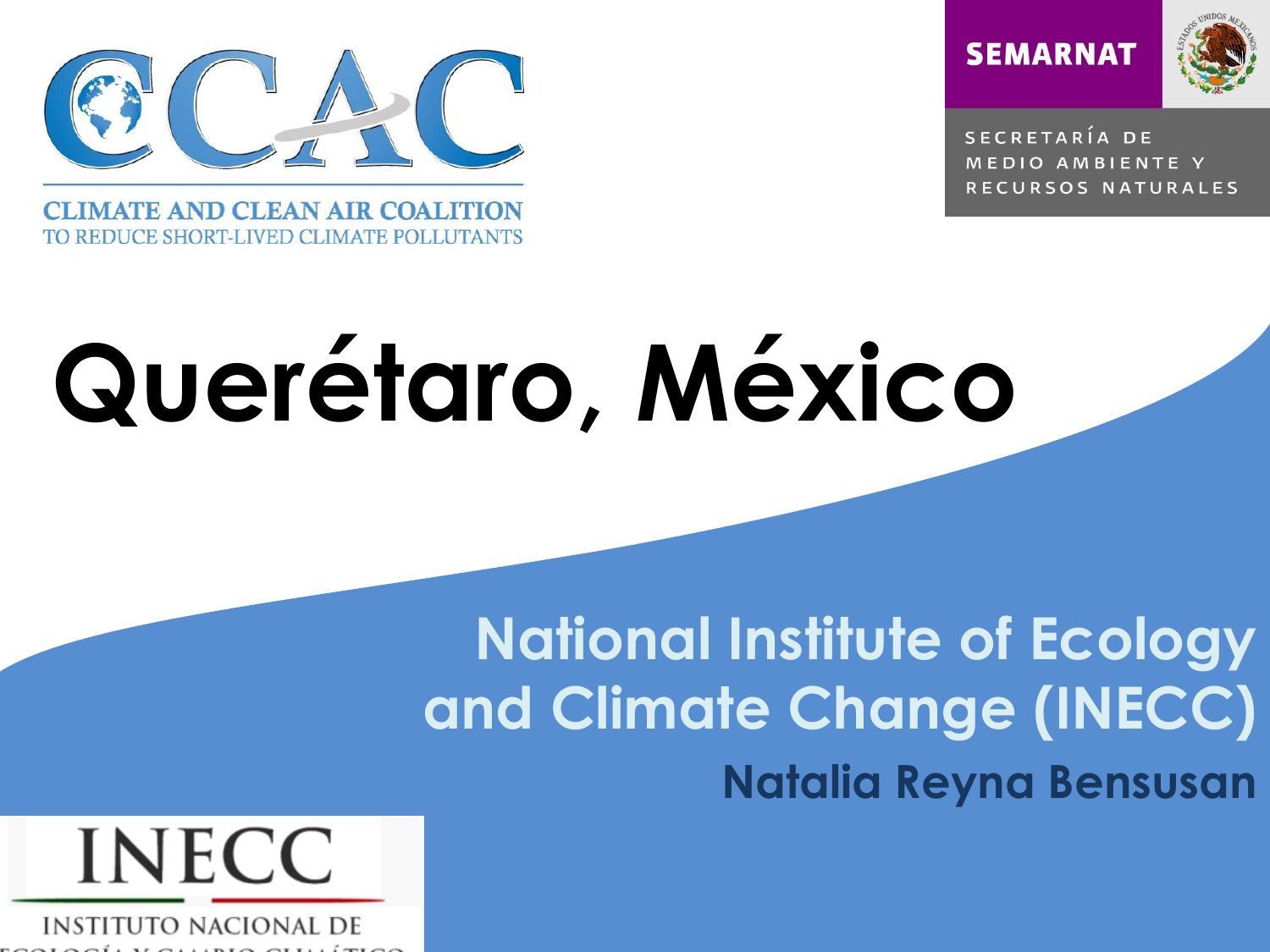#### **Waste management operations in Mexico**

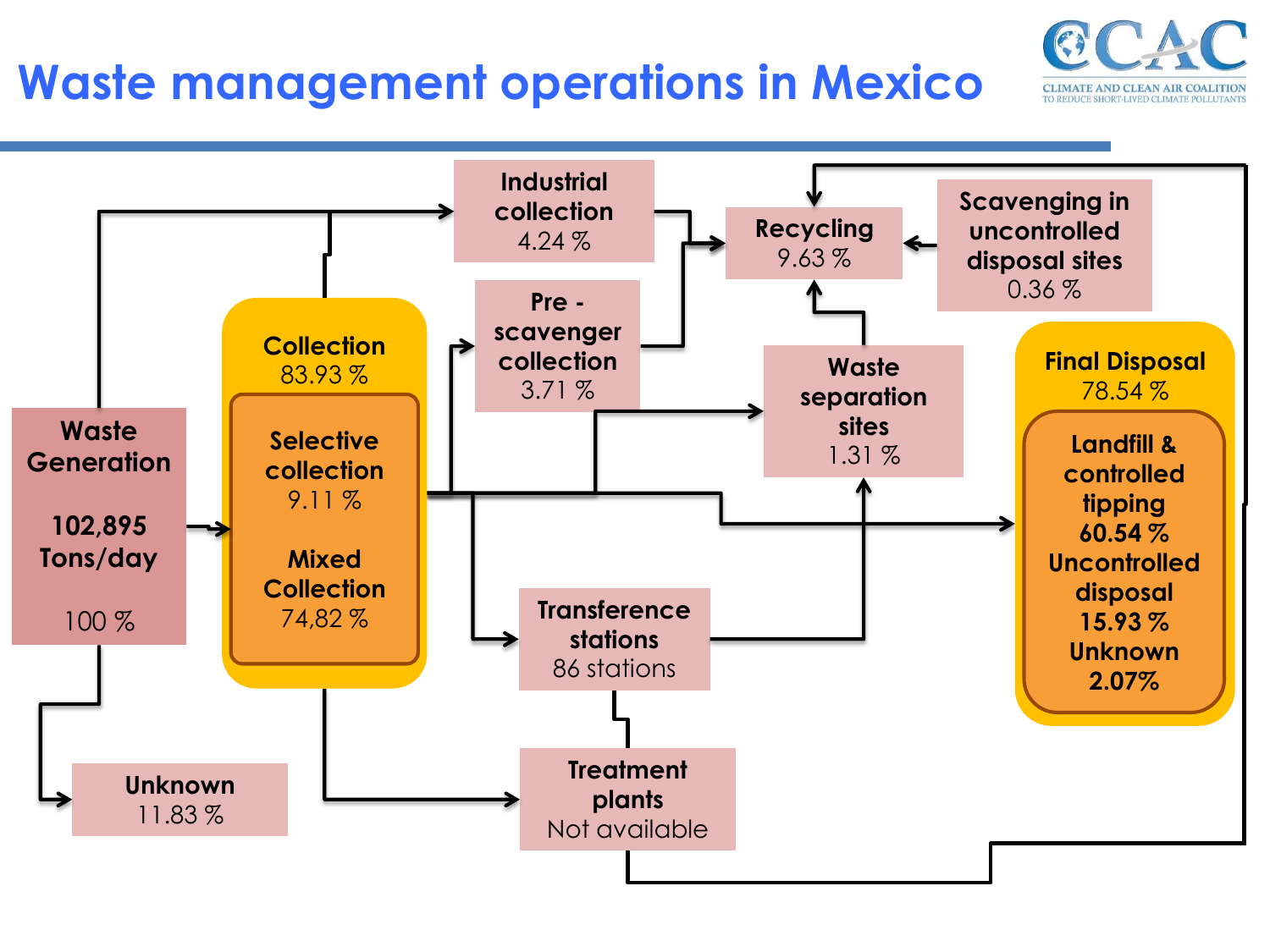# **INECC's Sustainable Cities Project**



- **1. Assessment of environmental performance (set of indicators) for medium-sized cities: initial phase completed for two cities (Aguascalientes and Querétaro)**
- **2. Public policy recommendation to address main environmental problems in Querétaro (including SWM)**

#### **INDICATORS FOR WASTE**

- 1. Waste final disposal (%)
- 2. Separation of recyclables (%)
- 3. Waste recycling (%)



#### **NEXT STEPS FOR SLCP REASEARCH**

- 1. Integrate new indicators to assess black carbon and methane from **MSW**, wastewater treatment plants and diesel transport in Queretaro.
- 2. Creation of a **policy alternatives toolkit** to reduce black carbon and methane emissions in **Queretaro**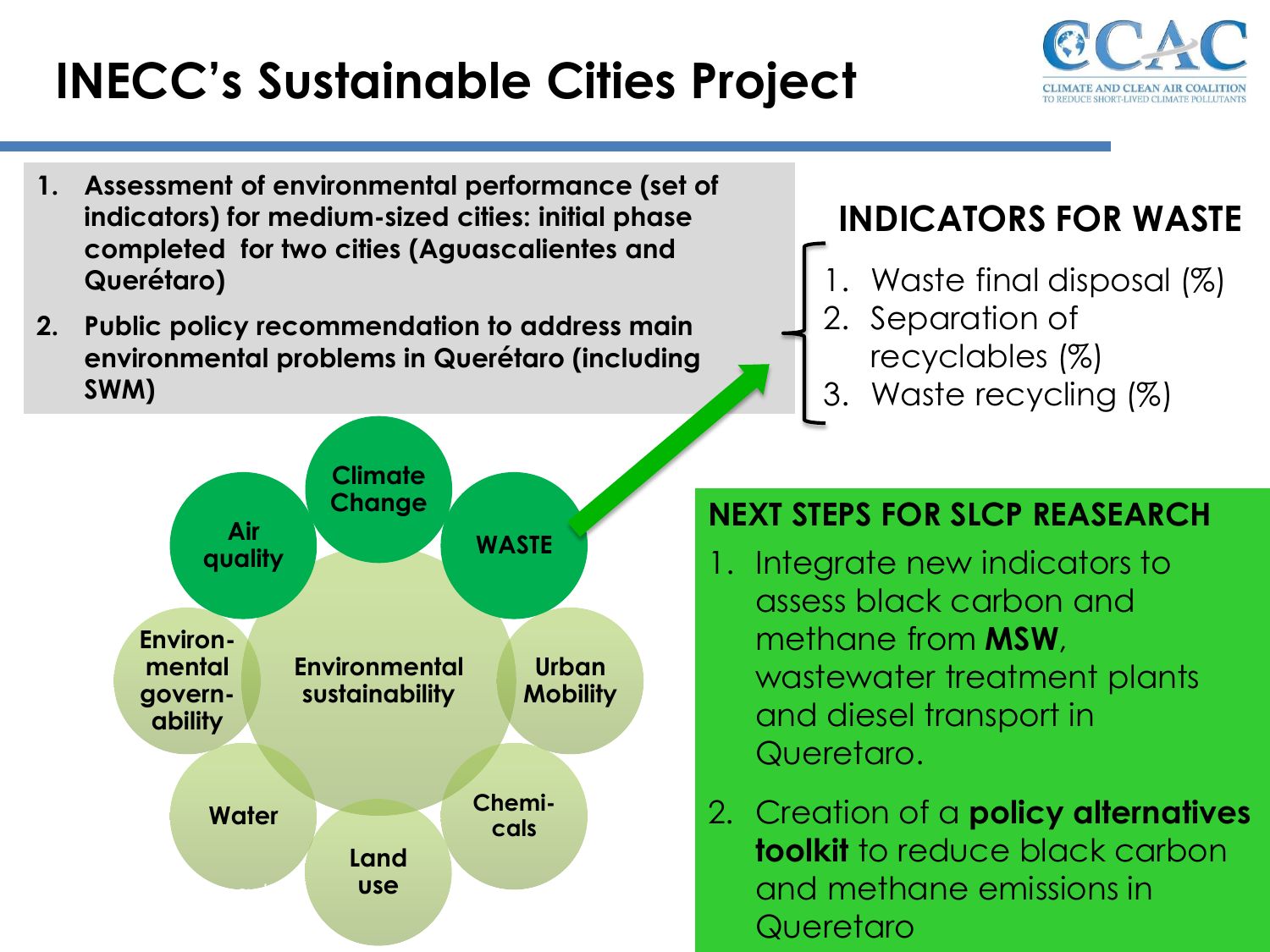# **Querétaro**





#### **Queretaro City:**

- Located within 4 municipalities
- 1,097,028 inhabitants (2010)
- Rapid population and industrial growth
- **State Law for Prevention and Integral Management of Waste (Querétaro)**
- **Programme for Prevention and Integral Management of Waste in Querétaro**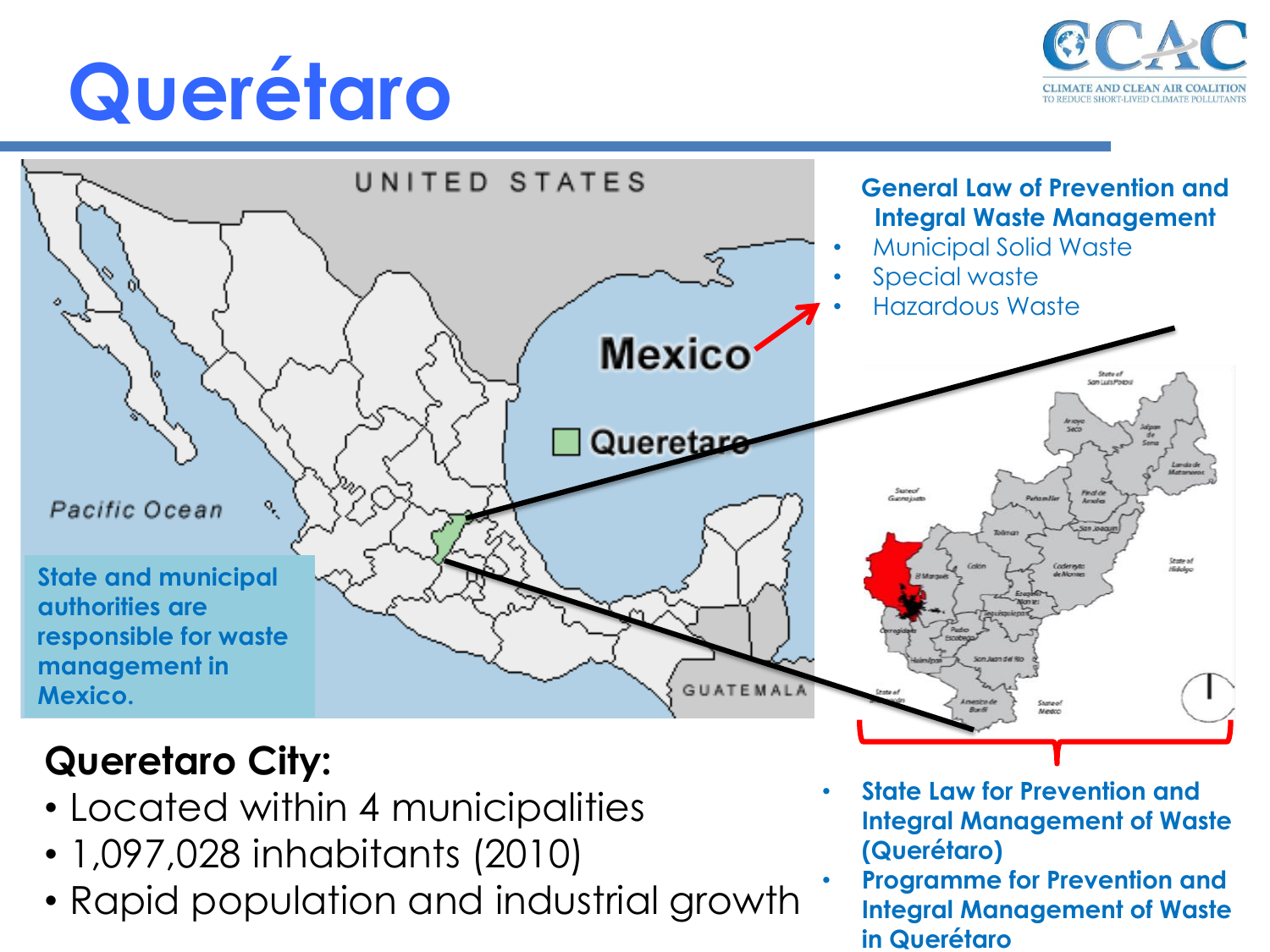### **Waste management operations in Queretaro**



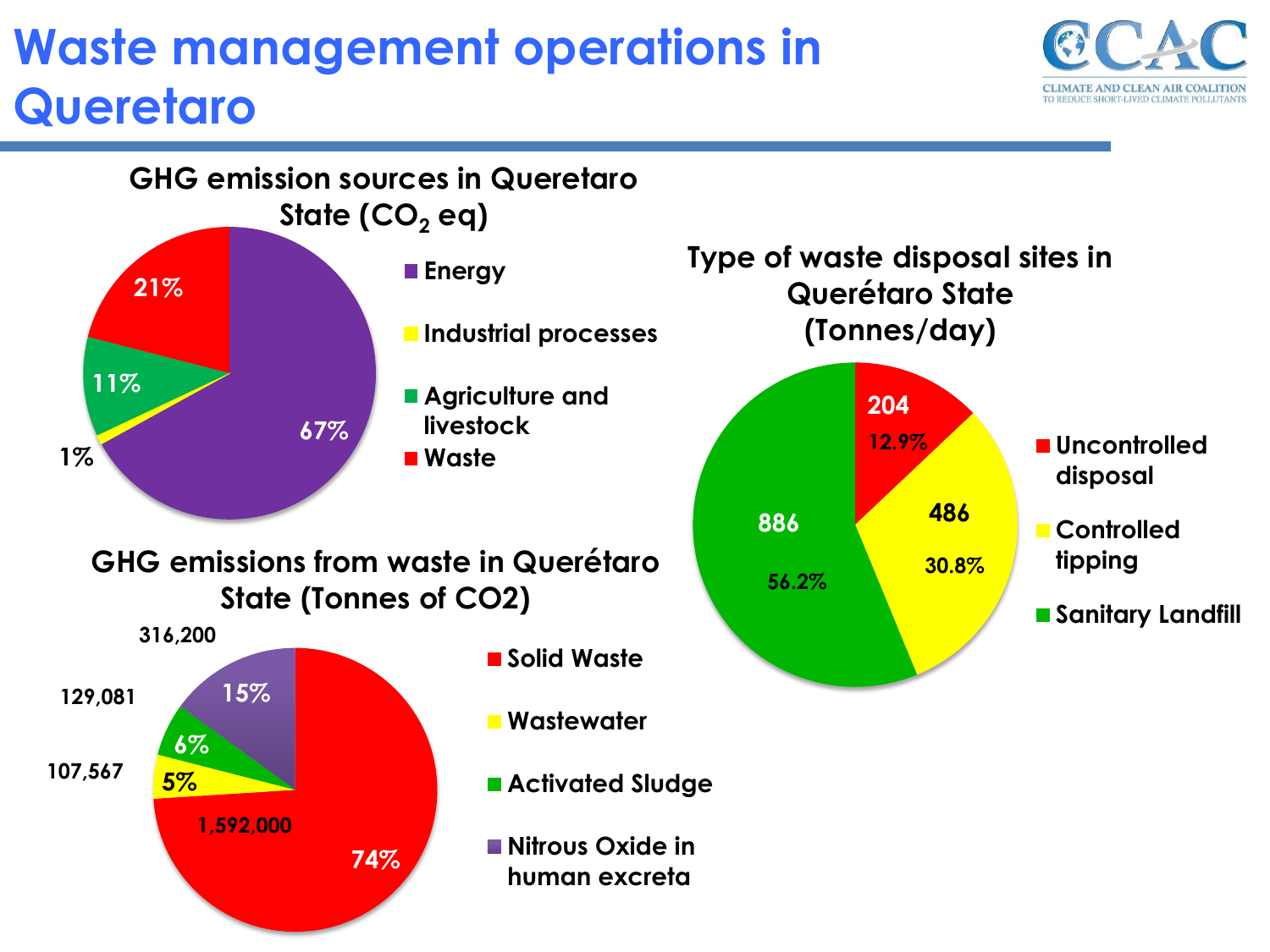# **Waste management operations in Querétaro**



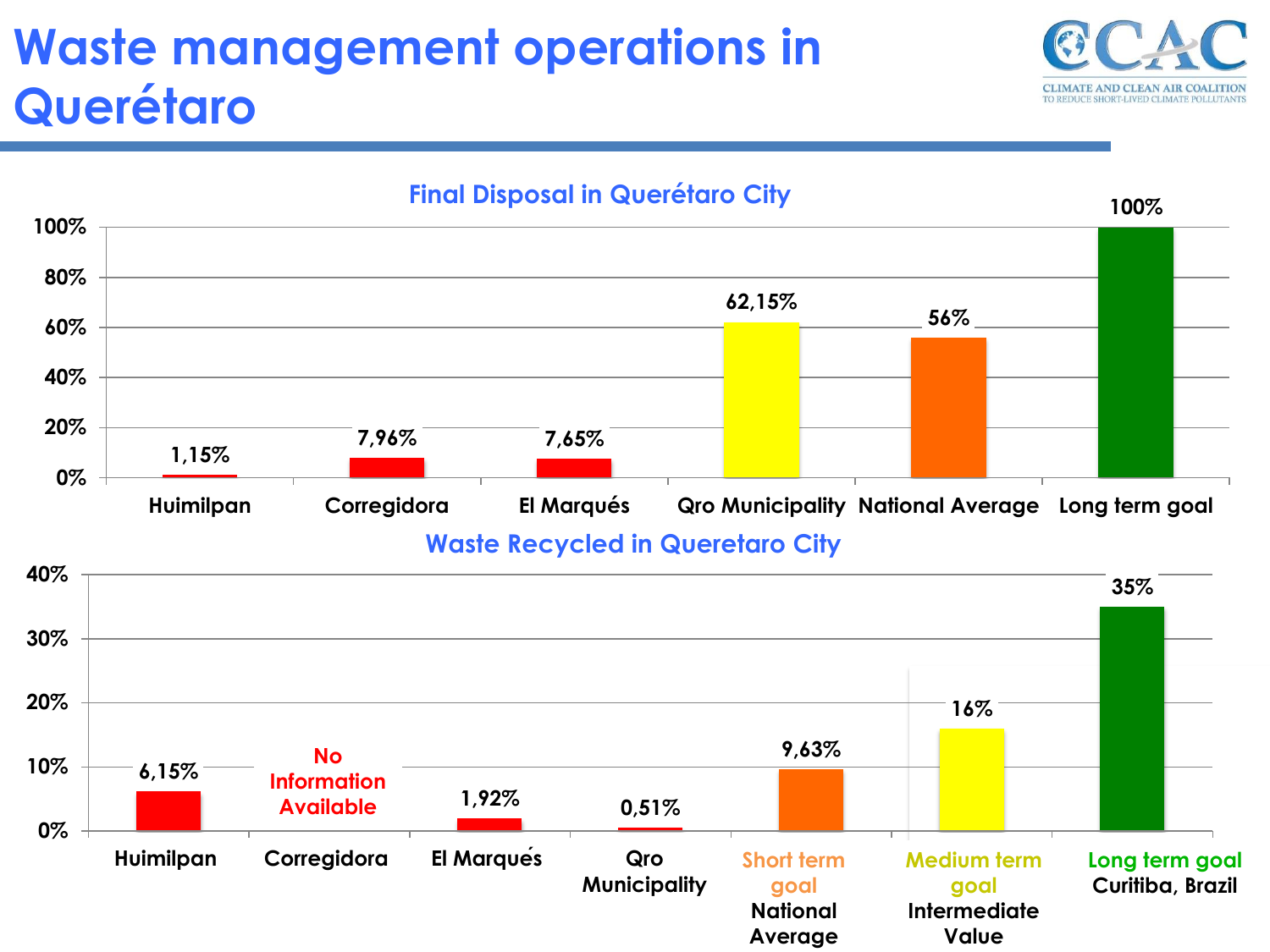# **Local challenges of the MSW sector in Queretaro**



- **Fulfill waste regulation** requirements for landfills and controlled tipping sites in peri-urban areas.
- Federal funding to **improve management in peri-urban areas** 
	- Perform an assessment of the final disposal sites.
	- Finance the process to fulfill waste regulation requirements.
- **Thorough implementation** of the Integral Waste Prevention and Management Programme
- Viability of establishing a **tariff** for waste collection services.
- Waste assessment in Queretaro City: Designing a **recycling strategy** (which technologies?)and identification of opportunities for the creation of **markets for recycled waste**.
- Exploration of public policy tools that include the **private sector** as an option for waste management in the city.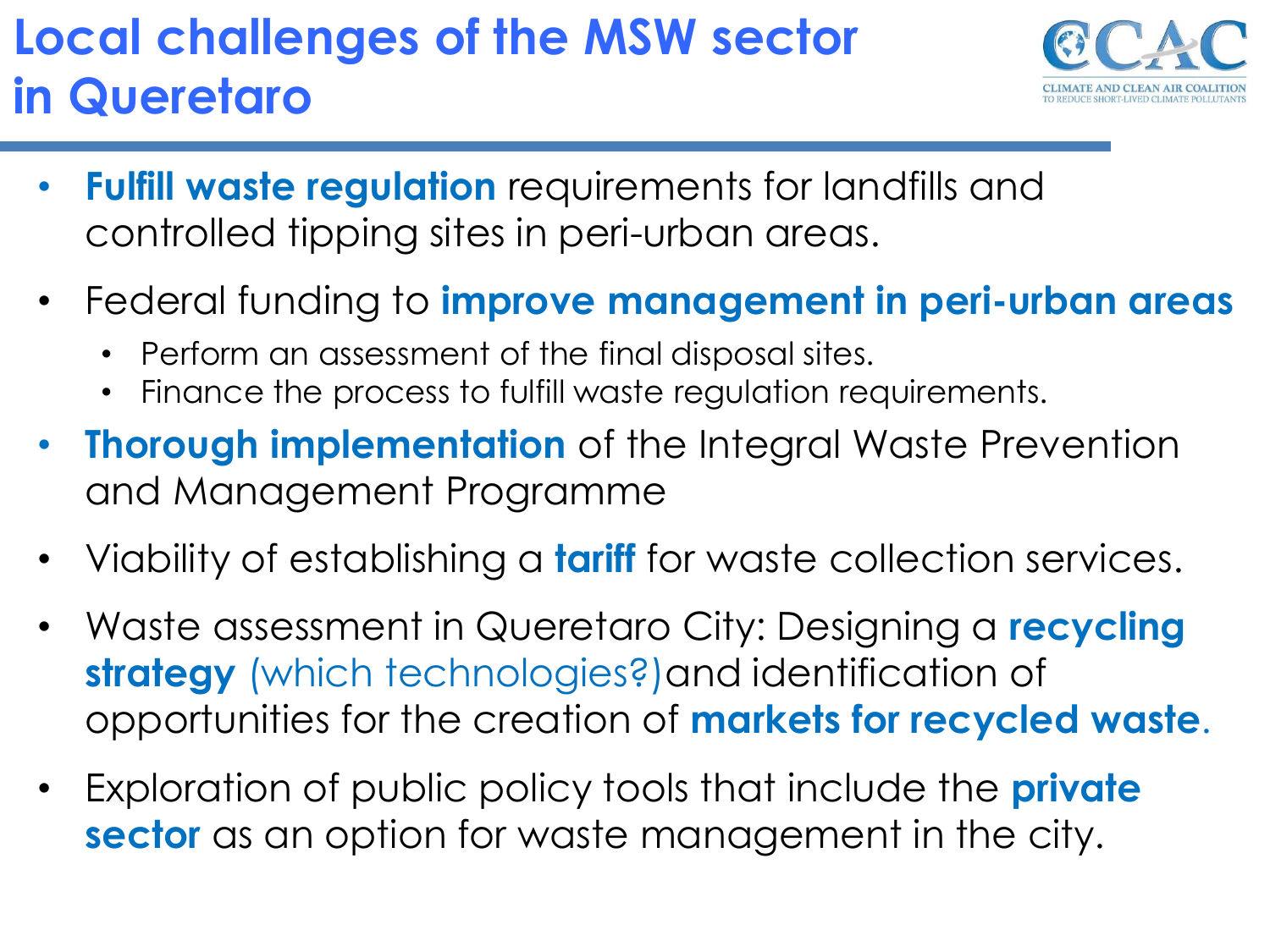### **Success stories in managing SLCPs from MSW: Bioenergy and separation of waste**

#### **NUEVO LEÓN: Bioenergy**

- **First project in Latin America**  that recovers biogas from a landfill
- Since **2003**
- Installed generation capacity of **12.72 MW**
- Energy is used for public lightning and the subway
- It has **prevented 85,000 tonnes of methane** emissions  $(1,800,000$  tonnes of  $CO<sub>2</sub>$ eq)
- **Future Expansion** 
	- 120,000 MWh per year to cover 90% of the public lightning of the city.

#### **QUERÉTARO: Recycling**

- Since 2005.
- Won the **National Recycling Prize** in 2008
- **Recovers 50 tonnes /day** of recyclables
- 60% of the city participates as well as public schools
- **Reduction by ≈ 27% of final landfill deposits**

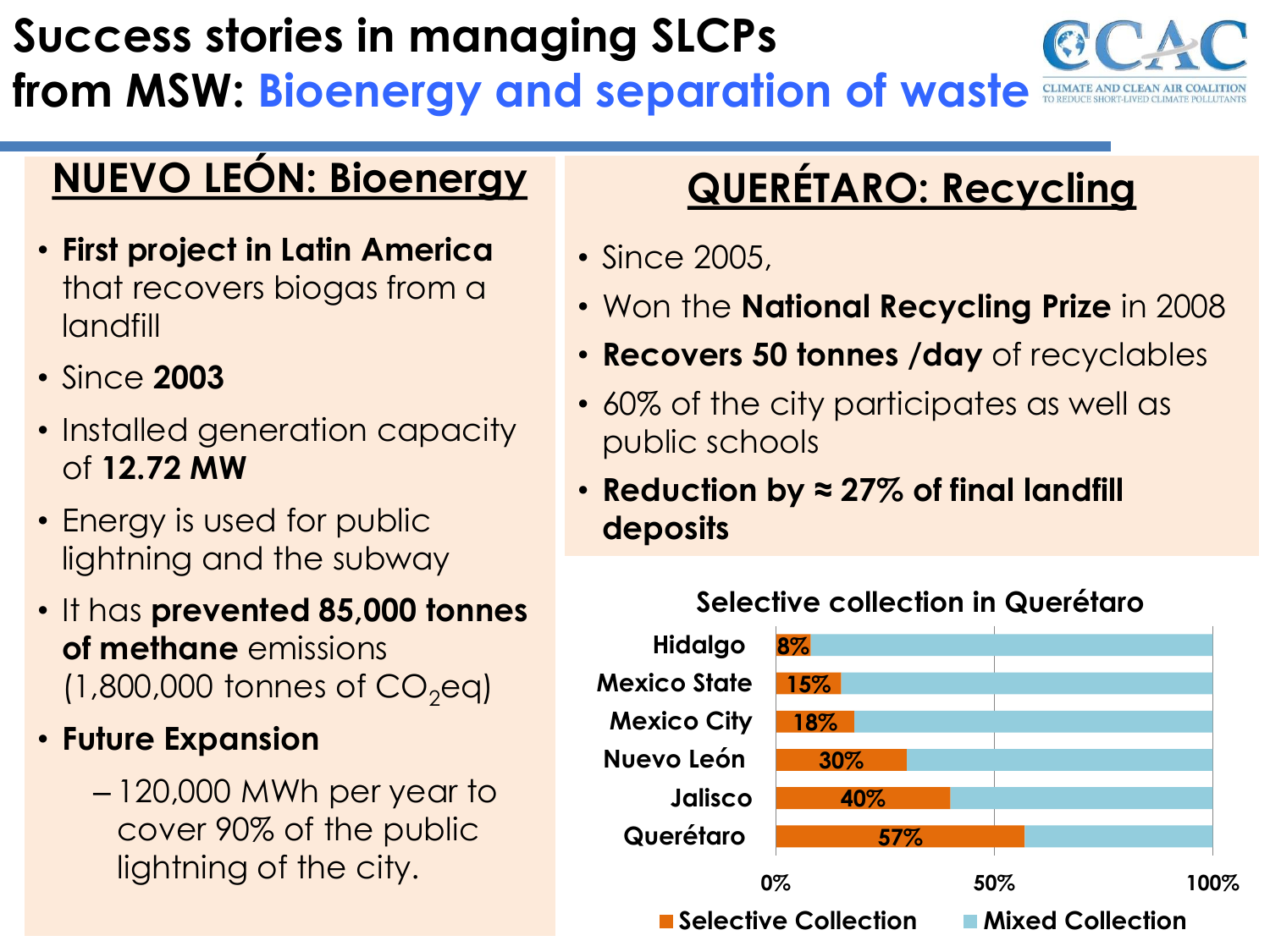



# Thank you! [natalia.reyna@inecc.gob.mx](mailto:Natalia.reyna@inecc.gob.mx)



SECRETARÍA DE MEDIO AMBIENTE Y RECURSOS NATURALES



**INSTITUTO NACIONAL DE ECOLOGÍA Y CAMBIO CLIMÁTICO**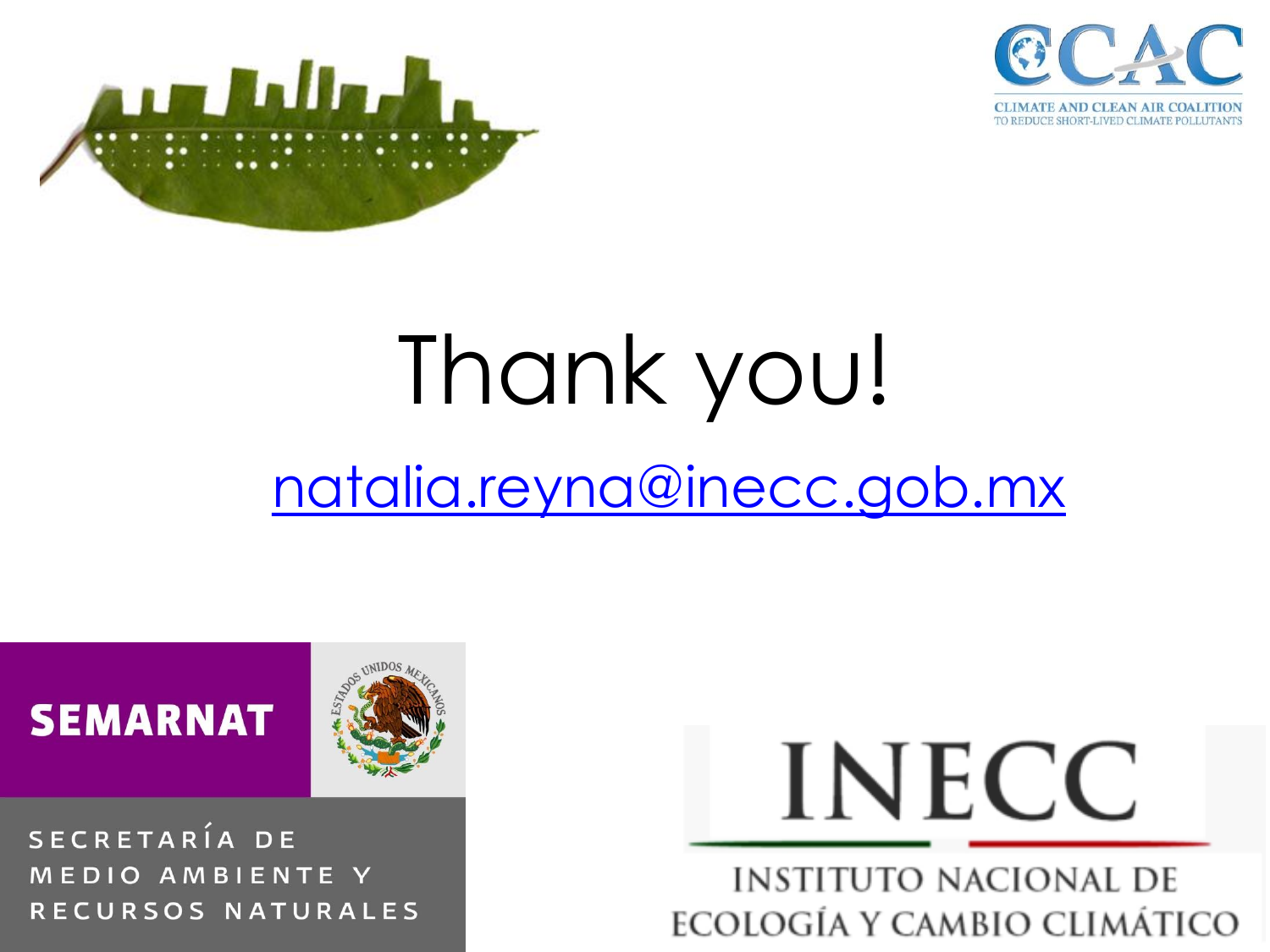